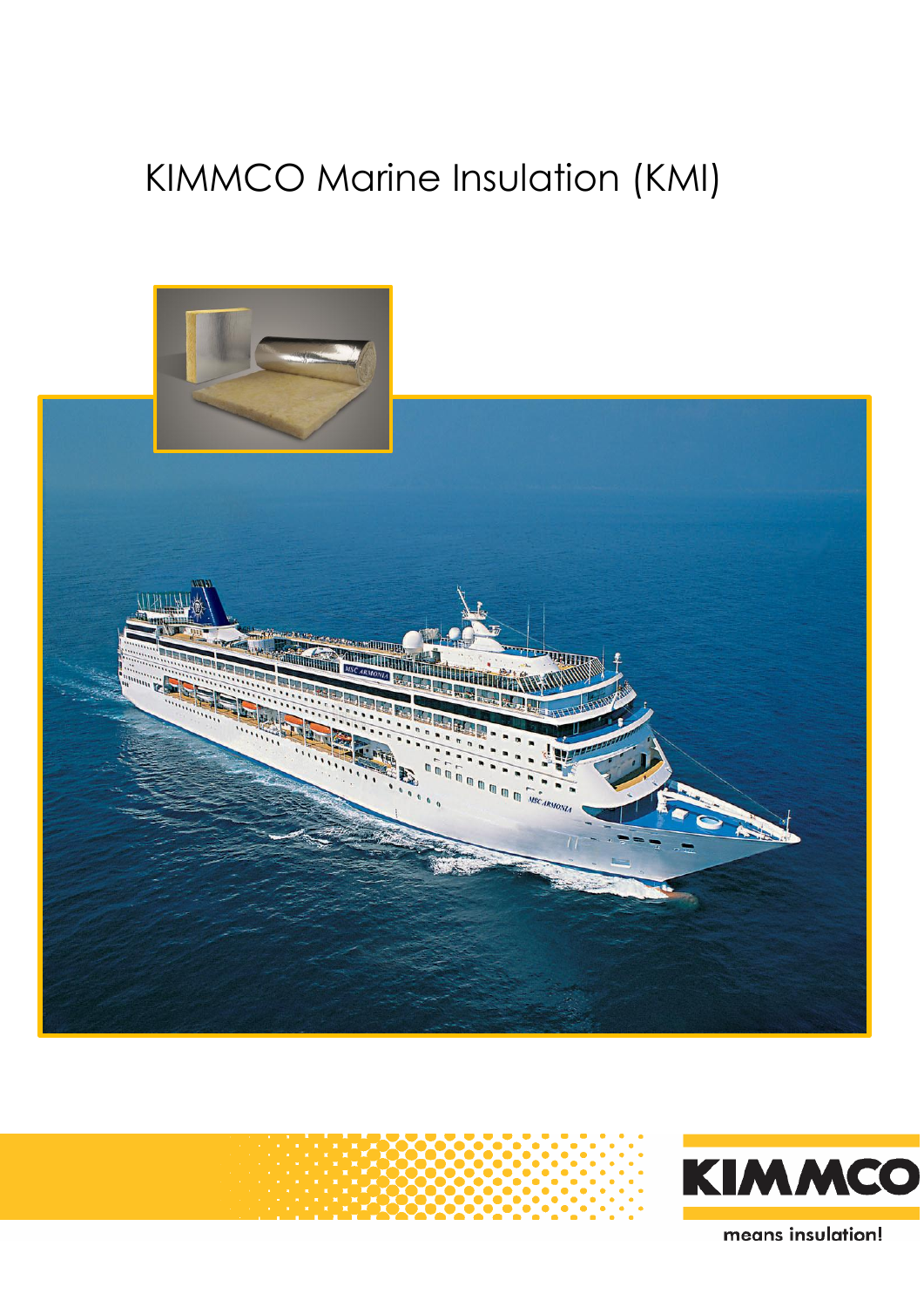# KIMMCO Marine Insulation (KMI)

# **APPLICATIONS**

For thermal and / or acoustic insulation for ships.

# **DESCRIPTION**

KIMMCO Marine Insulation is manufactured from stable glass fibers bonded with thermosetting resins binder. They are light in weight, strong, resilient and easy to handle. One face of the board is covered with 'E' glass facing cloth which is suitable for painting with oil bound paints. KIMMCO Marine Insulation is available in various thickness, dimensions and densities.

# **PERFORMANCE**

Working Temperature: - **200 °C up to 230 °C**

# **Permanence**

Dimensionally stable under varying conditions of temperature and humidity, rot proof, odourless, nonhygroscopic and will not sustain vermin or fungus. Longer life due to no sag and settling.

# **Fire Safety / Reaction to Fire**

Non-combustible when tested in accordance with BS 476 (Part 4), ASTM E84, 136.

# **Alkalinity**

Less than 1% calculated as Na2o

# **Shot content**

Free from shot or non-fibrous content when tested in accordance to BS 2972 (section 14)

# **Surface spread of flame**

Class 1 when tested in accordance to BS 476 (part 7)

# **NON TOXIC**

**KIMMCO Marine Insulation is not hazardous to health. (See KIMMCO MSDS)**

# **Moisture Absorption**

Less than 1% by volume when tested in accordance with BS 2972 or 6676, ASTM C1104. KIMMCO Marine Insulation does not absorb moisture from the ambient air nor water by capillary attraction. Only water under pressure can enter the insulation products, but that will quickly dry out owing to the material's open cell structure.

# **CONFORMITY TO STANDARDS**

KIMMCO Marine Insulation complies with the following standards:

# American Standards

ASTM C167, 168, 177, 423, 518, 653, 665 § 13.8 & 13.9, 686, 991, 1045, 1101/1101M, 1104/1104M, 1136 (types 1&2), 1335; E 84, 96, 136, 336, 795 UL723 F.S.), HH-I-558B NFPA 255 NAIMA Standards ASHARE 90.1 requirements

#### British Standards

BS 476 (parts 4, 6 & 7), 874, 2972, 3533, 6676 (part 1)

#### German Standards DIN 52612

#### ISO 354, 8301, 8302, 9229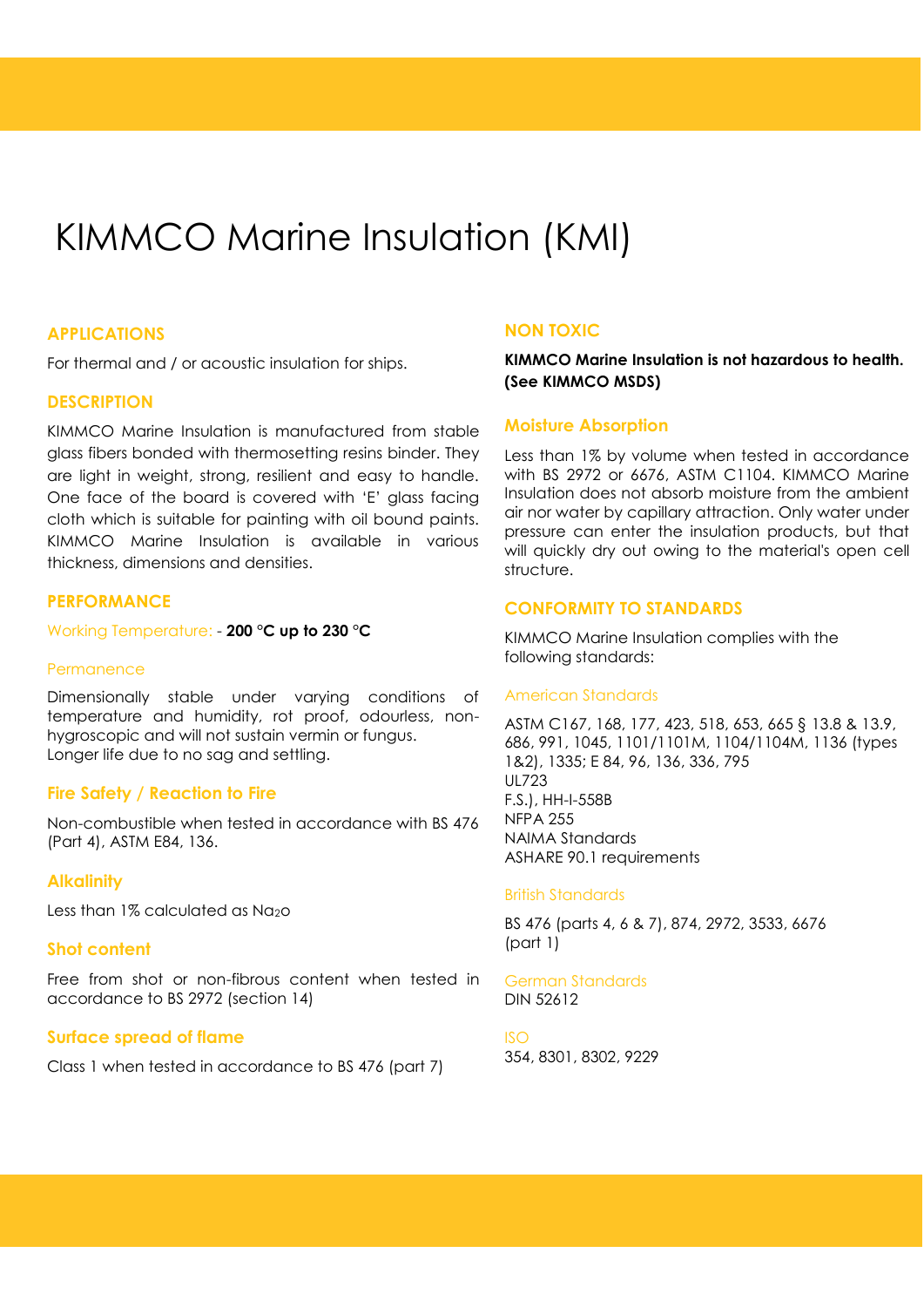# **Nominal Density**

| KMI | kg/m <sup>3</sup> | Lbs/ft <sup>3</sup> | Availability |
|-----|-------------------|---------------------|--------------|
| 10  | 10                | 0.625               | Roll         |
| 12  | 12                | 0.750               | Roll         |
| 16  | 16                |                     | Roll         |
| 18  | 18                | 1.125               | Roll         |
| 20  | 20                | 1.250               | Roll         |
| 24  | 24                | 1.5                 | Roll/Slab    |
| 32  | 32                | 2                   | Roll/Slab    |
| 36  | 36                | 2.25                | Roll/Slab    |
| 48  | 48                | 3                   | Roll/Slab    |
| 64  | 64                | 4                   | Slab         |

*Non-standard densities and thickness are available upon request*

# **Facings**

KIMMCO Glasswool product is available un-faced or with a variety of facings to suit the applications: white vinyl, FSK, Black glass cloth, ASJ and Aluglass, MB 2001, Kraft paper, canvas and aluminum foil.



# **Standard Dimensions**

| <b>Availability</b> | <b>Thickness</b><br>(mm) | Width<br>m            | Length<br>(m)                                              |
|---------------------|--------------------------|-----------------------|------------------------------------------------------------|
| Rolls               | 25, 40, 50,<br>75, 100   | 0.4, 0.6,<br>1.0, 1.2 | $10 \text{ to } 45$<br>according to<br>thickness & density |
| Slabs               | 25, 40, 50,<br>75, 100   | 1.2                   | $1.0 \text{ to } 2.4$                                      |

*Non-standard sizes may be available on request. Thickness depends upon density.*

# Acoustic Performance

ASTM C423 - Mounting A as per ASTM E795

| <b>Product Type</b>                                                                                | <b>Thickness</b> | Absorption Coefficient of one-third octave frequencies Hz |      |      |      |       |      |            |  |  |
|----------------------------------------------------------------------------------------------------|------------------|-----------------------------------------------------------|------|------|------|-------|------|------------|--|--|
|                                                                                                    |                  | 125                                                       | 250  | 500  | 1000 | 2000  | 4000 | <b>NRC</b> |  |  |
|                                                                                                    | 25               | 0.10                                                      | 0.27 | 0.45 | 0.61 | 0.80  | 0.60 | 0.55       |  |  |
| <b>KMI 12</b>                                                                                      | 50               | 0.20                                                      | 0.52 | 0.71 | 0.88 | 0.85  | 0.80 | 0.75       |  |  |
| <b>KMI 16</b><br><b>KMI 24</b><br><b>KMI 32</b><br><b>KMI 36</b><br><b>KMI 48</b><br><b>KMI 64</b> | 100              | 0.60                                                      | 0.95 | 1.05 | 1.08 | 80.1  | 1.06 | 1.05       |  |  |
|                                                                                                    | 25               | 0.06                                                      | 0.19 | 0.39 | 0.70 | 0.81  | 0.64 | 0.55       |  |  |
|                                                                                                    | 50               | 0.20                                                      | 0.51 | 0.72 | 0.89 | 0.88  | 0.88 | 0.80       |  |  |
|                                                                                                    | 75               | 0.30                                                      | 0.80 | 0.98 | 0.95 | 0.95  | 0.95 | 0.90       |  |  |
|                                                                                                    | 25               | 0.09                                                      | 0.30 | 0.59 | 0.80 | 0.90  | 0.91 | 0.65       |  |  |
|                                                                                                    | 50               | 0.22                                                      | 0.57 | 0.97 | 1.00 | 0.98  | 1.00 | 0.90       |  |  |
|                                                                                                    | 25               | 0.05                                                      | 0.32 | 0.80 | 0.90 | 0.97  | 0.90 | 0.75       |  |  |
|                                                                                                    | 50               | 0.30                                                      | 0.86 | 1.27 | 1.11 | 1.06  | 1.05 | 1.05       |  |  |
|                                                                                                    | 25               | 0.03                                                      | 0.28 | 0.78 | 0.88 | 0.94  | 0.87 | 0.70       |  |  |
|                                                                                                    | 50               | 0.27                                                      | 0.81 | 1.15 | 1.06 | 00. ا | 1.03 | 1.00       |  |  |
|                                                                                                    | 25               | 0.23                                                      | 0.38 | 0.81 | 0.91 | 0.95  | 0.96 | 0.75       |  |  |
|                                                                                                    | 50               | 0.16                                                      | 0.78 | 1.09 | 1.12 | 1.03  | 1.05 | 1.00       |  |  |
|                                                                                                    | 25               | 0.08                                                      | 0.19 | 0.68 | 0.93 | 0.96  | 0.90 | 0.70       |  |  |
|                                                                                                    | 50               | 0.27                                                      | 0.79 | 1.09 | 1.09 | 1.05  | 1.06 | 1.00       |  |  |

*These are typical values subject to normal manufacturing and testing variances.*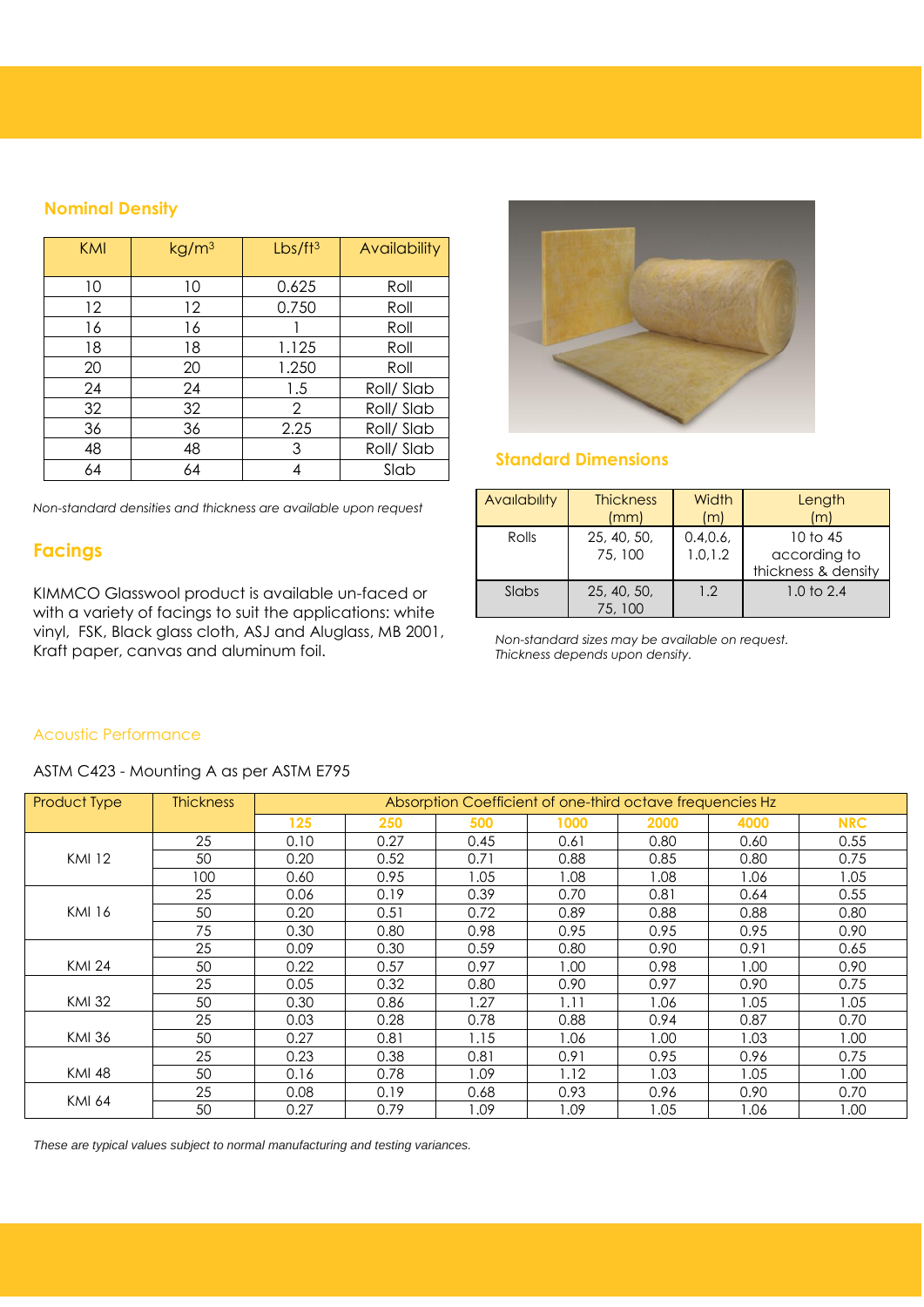# **Thermal Conductivity**

Thermal conductivity according to BS 874, ASTM C177, 518; ISO 8301, 8302 or DIN 52612 are described in tables below:

| Mean<br>Temperature | Thermal Conductivity in W/m.K<br>for the following densities in kg/m <sup>3</sup> |               |               |               |               |               |               |               |               |  |
|---------------------|-----------------------------------------------------------------------------------|---------------|---------------|---------------|---------------|---------------|---------------|---------------|---------------|--|
| $^{\circ}C$         | <b>KMI 12</b>                                                                     | <b>KMI 16</b> | <b>KMI 18</b> | <b>KMI 20</b> | <b>KMI 24</b> | <b>KMI 32</b> | <b>KMI 36</b> | <b>KMI 48</b> | <b>KMI 64</b> |  |
| $\Omega$            | 0.036                                                                             | 0.034         | 0.033         | 0.032         | 0.031         | 0.030         | 0.029         | 0.029         | 0.030         |  |
| 10                  | 0.038                                                                             | 0.036         | 0.035         | 0.034         | 0.032         | 0.031         | 0.030         | 0.030         | 0.031         |  |
| 25                  | 0.041                                                                             | 0.039         | 0.038         | 0.036         | 0.035         | 0.033         | 0.032         | 0.031         | 0.032         |  |
| 50                  | 0.048                                                                             | 0.044         | 0.043         | 0.041         | 0.039         | 0.037         | 0.036         | 0.035         | 0.036         |  |
| 75                  | 0.059                                                                             | 0.051         | 0.048         | 0.046         | 0.043         | 0.040         | 0.039         | 0.037         | 0.038         |  |
| 100                 | 0.065                                                                             | 0.057         | 0.053         | 0.051         | 0.047         | 0.044         | 0.043         | 0.041         | 0.043         |  |

| <b>Thickness</b><br>(mm) | Thermal Resistance (m <sup>2</sup> .K/W) At 25°C Mean Temp |               |               |               |               |               |               |               |        |  |  |
|--------------------------|------------------------------------------------------------|---------------|---------------|---------------|---------------|---------------|---------------|---------------|--------|--|--|
|                          | <b>KMI 12</b>                                              | <b>KMI 16</b> | <b>KMI 18</b> | <b>KMI 20</b> | <b>KMI 24</b> | <b>KMI 32</b> | <b>KMI 36</b> | <b>KMI 48</b> | KMI 64 |  |  |
| 25                       | 0.610                                                      | 0.641         | 0.658         | 0.694         | 0.714         | 0.758         | 0.781         | 0.806         | 0.781  |  |  |
| 40                       | 0.976                                                      | 1.026         | 1.053         | 1.111         | 1.143         | 1.212         | 1.250         | 1.290         | 1.250  |  |  |
| 50                       | .220                                                       | .282          | 1.316         | 1.389         | 1.429         | 1.515         | 1.563         | 1.613         | 1.563  |  |  |
| 65                       | .585                                                       | .667          | .711          | 806.          | 859.          | 1.970         | 2.031         | 2.097         | 2.031  |  |  |
| 75                       | .829                                                       | 1.923         | 1.974         | 2.083         | 2.143         | 2.273         | 2.344         | 2.419         | 2.344  |  |  |
| 100                      | 2.439                                                      | 2.564         | 2.632         | 2.778         | 2.857         | 3.030         | 3.125         | 3.226         | 3.125  |  |  |
| 125                      | 3.049                                                      | 3.205         | 3.289         | 3.472         | 3.571         | 3.788         | 3.906         | 4.032         | 3.906  |  |  |
| 150                      | 3.659                                                      | 3.846         | 3.947         | 4.167         | 4.286         | 4.545         | 4.688         | 4.839         | 4.688  |  |  |

| Mean<br>Temperature | Thermal Conductivity in BTU.in/ft <sup>2</sup> .h °F<br>for the following densities in Lbs/ft <sup>3</sup> |               |               |               |               |               |               |               |               |  |
|---------------------|------------------------------------------------------------------------------------------------------------|---------------|---------------|---------------|---------------|---------------|---------------|---------------|---------------|--|
| (°F)                | <b>KMI 12</b>                                                                                              | <b>KMI 16</b> | <b>KMI 18</b> | <b>KMI 20</b> | <b>KMI 24</b> | <b>KMI 32</b> | <b>KMI 36</b> | <b>KMI 48</b> | <b>KMI 64</b> |  |
| 32                  | 0.25                                                                                                       | 0.23          | 0.23          | 0.22          | 0.21          | 0.20          | 0.20          | 0.20          | 0.21          |  |
| 50                  | 0.27                                                                                                       | 0.25          | 0.24          | 0.23          | 0.22          | 0.22          | 0.21          | 0.21          | 0.23          |  |
| 77                  | 0.29                                                                                                       | 0.27          | 0.26          | 0.25          | 0.24          | 0.23          | 0.22          | 0.22          | 0.23          |  |
| 122                 | 0.34                                                                                                       | 0.31          | 0.30          | 0.28          | 0.27          | 0.25          | 0.25          | 0.24          | 0.25          |  |
| 167                 | 0.41                                                                                                       | 0.35          | 0.34          | 0.32          | 0.30          | 0.27          | 0.27          | 0.26          | 0.27          |  |
| 122                 | 0.45                                                                                                       | 0.40          | 0.37          | 0.36          | 0.33          | 0.30          | 0.30          | 0.29          | 0.30          |  |

| Thickness<br>(inch) | Thermal Resistance (ft2.h/Btu) at 77 °F Mean Temp. |               |               |               |               |               |               |               |               |  |  |
|---------------------|----------------------------------------------------|---------------|---------------|---------------|---------------|---------------|---------------|---------------|---------------|--|--|
|                     | <b>KMI 12</b>                                      | <b>KMI 16</b> | <b>KMI 18</b> | <b>KMI 20</b> | <b>KMI 24</b> | <b>KMI 32</b> | <b>KMI 36</b> | <b>KMI 48</b> | <b>KMI 64</b> |  |  |
|                     | 3.448                                              | 3.704         | 3.846         | 4.000         | 4.167         | 4.371         | 4.507         | 4.653         | 4.507         |  |  |
| 1.5                 | 5.172                                              | 5.556         | 5.769         | 6.000         | 6.250         | 6.556         | 6.761         | 6.979         | 6.761         |  |  |
| $\mathcal{P}$       | 6.897                                              | 7.407         | 7.692         | 8.000         | 8.333         | 8.742         | 9.015         | 9.306         | 9.015         |  |  |
| 3                   | 10.345                                             | 1.111         | 11.538        | 12.000        | 12.500        | 13.113        | 13.522        | 13.958        | 13.522        |  |  |
|                     | 13.793                                             | 14.815        | 15.385        | 16.000        | 16.667        | 17.483        | 18.030        | 18.611        | 18.030        |  |  |
|                     | 17.241                                             | 18.519        | 19.231        | 20,000        | 20.833        | 21.854        | 22.537        | 23.264        | 22.537        |  |  |
| Ô                   | 20.690                                             | 22.222        | 23.077        | 24.000        | 25.000        | 26.225        | 27.045        | 27.917        | 27.045        |  |  |

These are typical values subject to normal manufacturing and testing.



means insulation!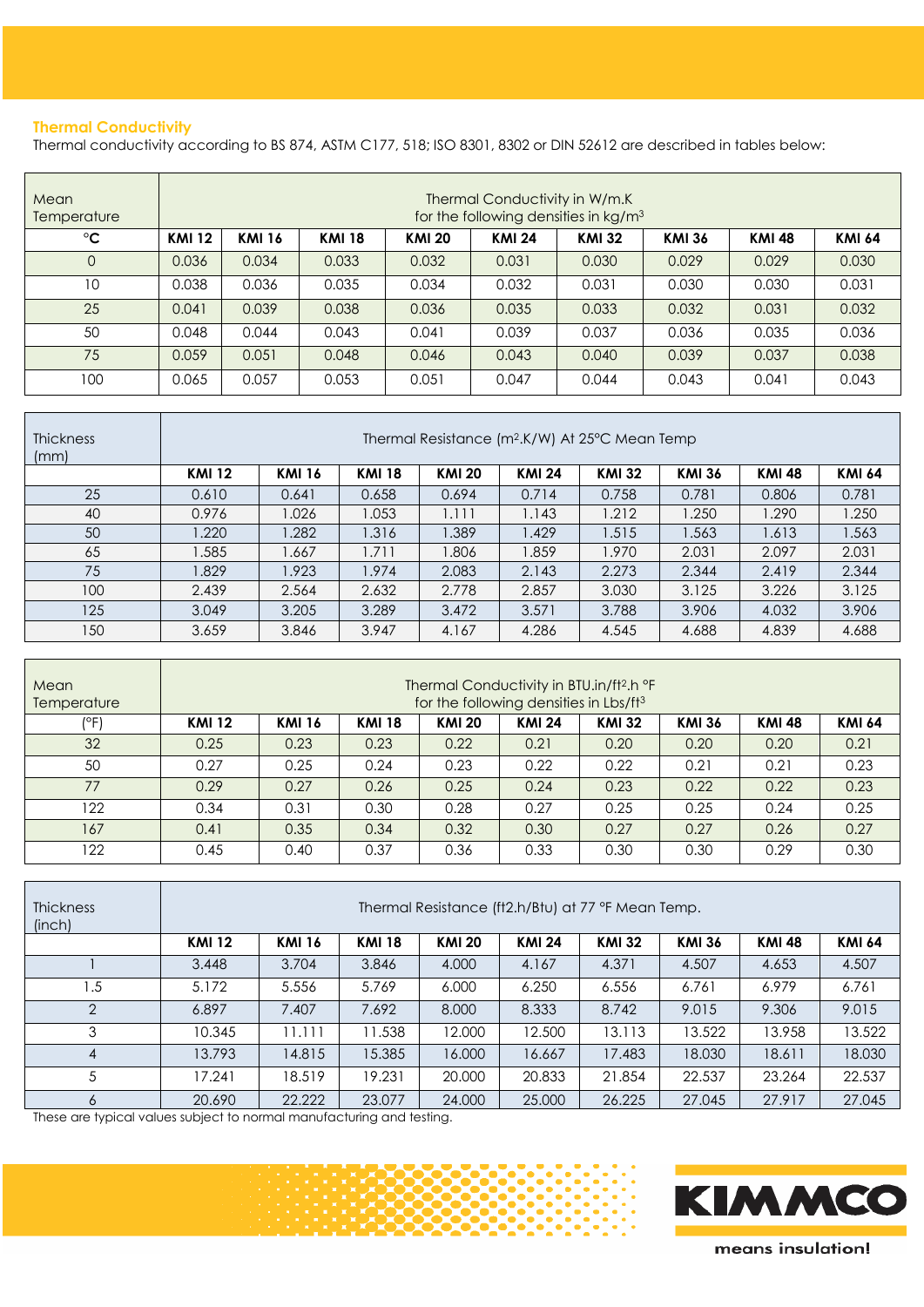# Commitment to Quality

# **Properties of KIMMCO Glasswool Products**

- Excellent thermal performance
- · Superior acoustic performance
- Excellent fire safety
- Environmentally friendly: made from abundantly available, non-strategic materials like sand and up to 80% recycled glass.
- Suitable for a wide variety of applications (flexible, semi-rigid, rigid and extra-rigid)
- Address a variety of performance requirements (wide range of facing materials)
- Easy to cut and install, minimum wastage on site
- Comparatively light weight
- Dimensionally stable
- No sagging or settling
- Complies with international standards

# **Our Commitment to Quality**

Our Glasswool products are manufactured under license of Saint-Gobain ISOVER, a leading insulation provider headquartered in France.

Further, we have a strong commitment to quality, as recognized by our certification by international bodies such as ISO.

# **Our Commitment to the Environment**

KIMMCO was selected as the sole insulation supplier and official collaborator with MASDAR city, the world's first zero-carbon, zero-waste city, in Abu Dhabi. We have a strong commitment to the environment, health and safety of our people, and surrounding communities, and actively collaborate with local and international environmental agencies.

Further, KIMMCO Glasswool products help developers achieve green building rating certifications such as LEED, Estidama and QSAS.

### Further, we are members of the following industry associations:

- Emirates Green Building Council (EGBC)
- Qatar Green Building Council (QGBC)
- MASDAR (The Future Build)
- Middle East Minerwool Insulation Manufacturers Association (MEMIMA)

# **Our Product Listing & Certification**

- $\bullet$  CF
- $\bullet$   $\downarrow$
- $\bullet$  BV
- $\bullet$  ABS
- DCL (Dubai Central Laboratory)